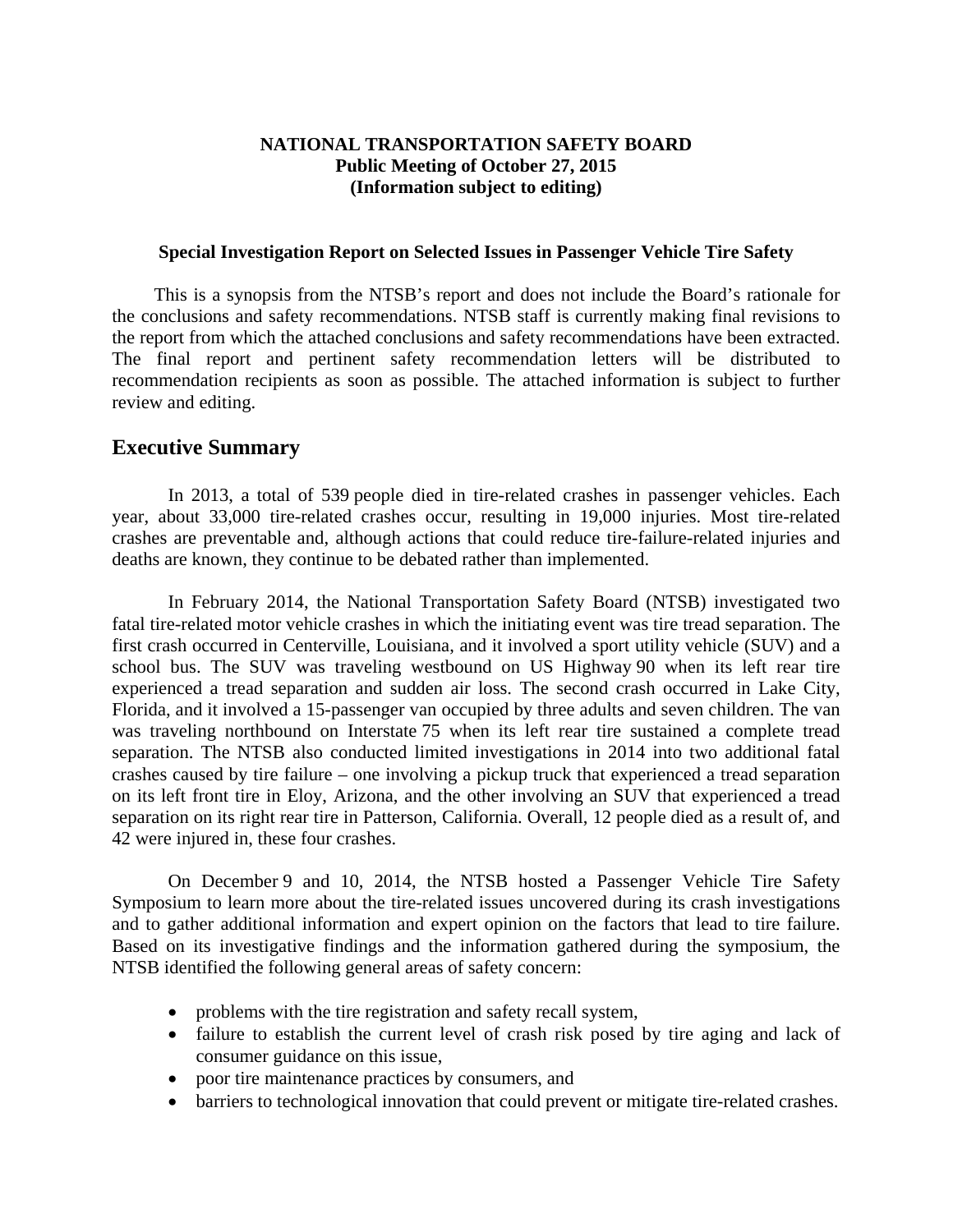This special investigation report summarizes the NTSB's investigative efforts on tire-related passenger vehicle crashes, discusses the safety issues uncovered during these investigations and the December 2014 symposium, and makes recommendations to prevent or mitigate the severity of tire-related crashes. The report includes safety recommendations to the National Highway Traffic Safety Administration, AAA, the Rubber Manufacturers Association, and the major tire manufacturers.

## **Conclusions**

- 1. The current tire registration process has proven to be ineffective in enabling tire manufacturers to compile complete and accurate customer contact information, which is vital to ensuring the success of a tire recall.
- 2. A computerized system for capturing, storing, and uploading tire registration information would expedite the tire registration process, reduce transcription errors, and encourage more dealers to register tires at the point of sale.
- 3. Modifying the tire registration form to include fields for the purchaser's e-mail address, telephone number, and vehicle identification number would provide additional means by which tire manufacturers could notify tire owners of recalls and recover more recalled tires that would otherwise continue in use.
- 4. Having a complete tire identification number on both sides of a tire would help consumers to accurately identify a recalled tire and to conduct maintenance as necessary and appropriate to the tire.
- 5. While vehicle recalls ultimately succeed in causing more than three-quarters of recalled vehicles to be serviced, tire recall recovery rates can be as low as 20 percent.
- 6. The tool for conducting tire recall searches on the National Highway Traffic Safety Administration website is confusing and could cause consumers to erroneously determine that their tires are not among those being recalled.
- 7. By not displaying tire recall information on their websites consistently and prominently, tire manufacturers have made it more difficult for consumers to respond appropriately to a tire recall.
- 8. Further research is needed to confirm that the implementation of Federal Motor Vehicle Safety Standard Nos. 138 and 139 has substantially reduced the risk of tire-aging-related crashes, injuries, and fatalities.
- 9. The guidance provided by the tire and automotive industries regarding tire service life and the risks associated with tire aging can be inconsistent and confusing, which may lead consumers to make inappropriate tire replacement decisions.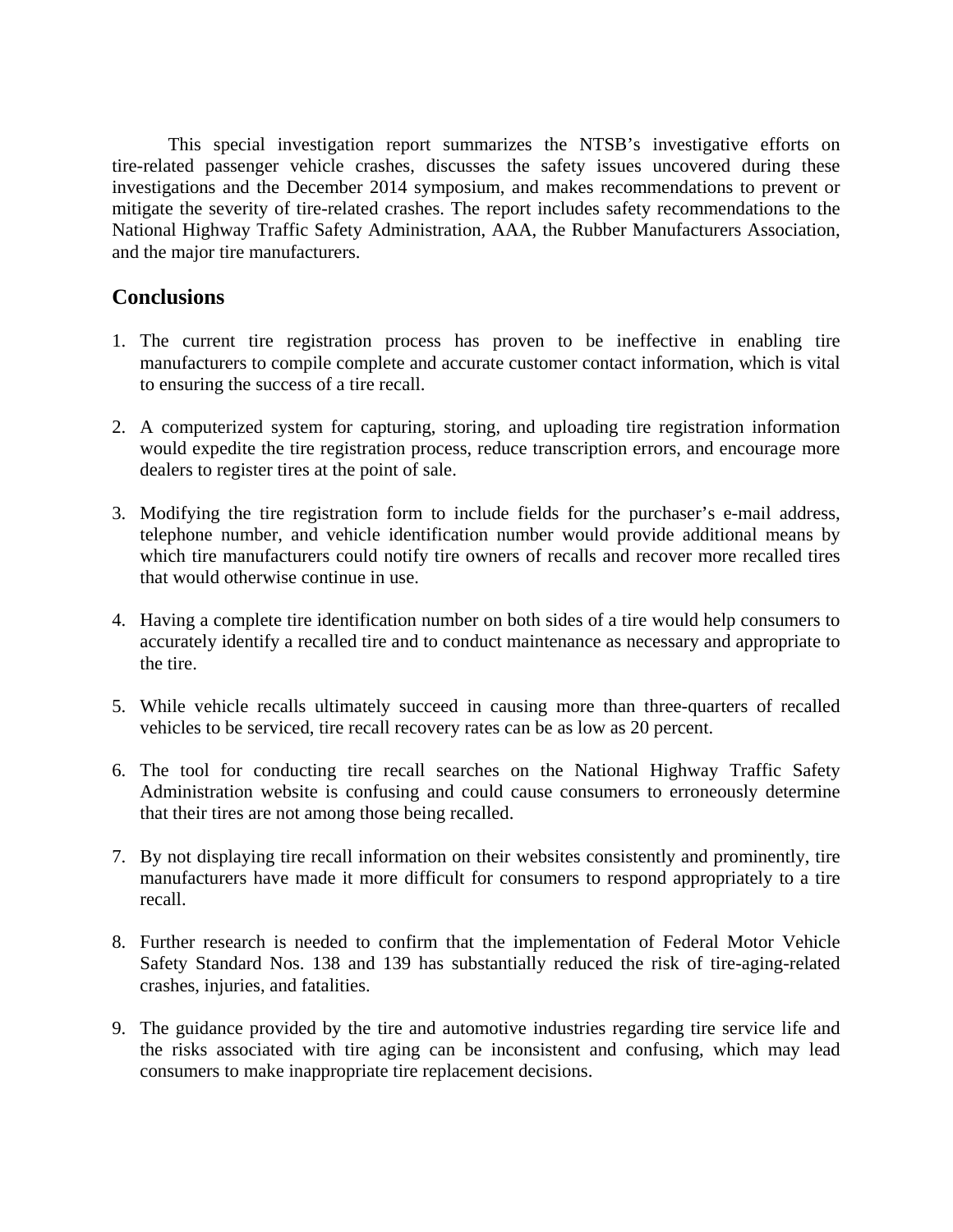- 10. The National Highway Traffic Safety Administration and industry stakeholders have not provided enough guidance to those consumers whose tires are most at risk of experiencing an aging-related failure.
- 11. Stakeholder efforts to educate consumers on basic tire maintenance have yielded little change in consumer behavior.
- 12. Vehicle- and tire-based technologies exist or are in development that could help prevent or mitigate tire-related crashes and injuries.

## **Recommendations**

As a result of its investigation, the National Transportation Safety Board makes the following recommendations:

### **To the National Highway Traffic Safety Administration:**

- 1. Seek authority to require all tire dealers to register tires at the point of sale, and then require them to do so.
- 2. Develop voluntary standards, in consultation with tire industry leaders, for a computerized method of capturing, storing, and uploading tire registration information at the point of sale.
- 3. Include fields on the tire registration form for the purchaser's e-mail address, telephone number, and vehicle identification number to assist manufacturers in locating and notifying owners of recalled tires.
- 4. Require tire manufacturers to include the complete tire identification number on both the inboard and outboard sidewalls of a tire.
- 5. Require tire manufacturers to put the safety recall information for their tires on their websites in a format that is searchable by tire identification number as well as by brand and model; if necessary, seek legislative authority to implement this recommendation.
- 6. Modify the tire recall search feature on your website to allow users to search for recalls by tire identification number as well as by brand and model.
- 7. Determine the level of crash risk associated with tire aging since the implementation of Federal Motor Vehicle Safety Standard Nos. 138 and 139; if, based on this determination, it appears that the aging-related risk should be mitigated, develop and implement a plan to promote the tire-aging test protocol to reduce the risk.
- 8. Develop a consensus document with input from the automotive industry, the tire industry, and safety advocacy groups that addresses tire aging and service life and